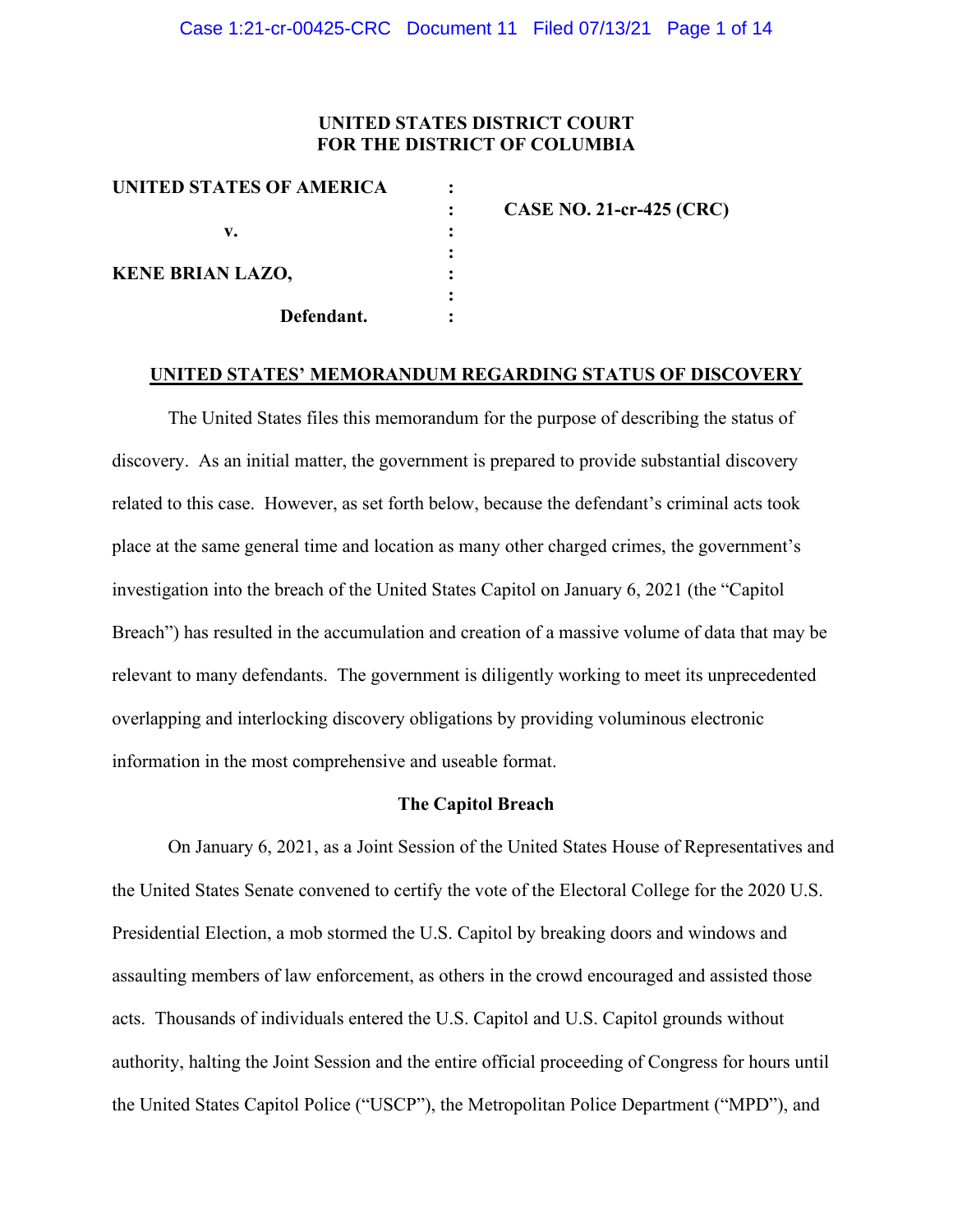### Case 1:21-cr-00425-CRC Document 11 Filed 07/13/21 Page 2 of 14

other law enforcement agencies from the city and surrounding region were able to clear the Capitol of rioters and to ensure the safety of elected officials. This event in its entirety is hereinafter referred to as the "Capitol Breach."

The defendant is charged here with violations of 18 U.S.C. §§ 1752(a)(1) and (2) (Entering and Remaining in a Restricted Building, Disorderly and Disruptive Conduct) and violations of 40 U.S.C.  $\S$  5104(e)(2)(D) and (G) (Violent Entry and Disorderly Conduct on Capitol Grounds, Parading, Demonstrating, or Picketing in a Capitol Building) for his role in entering the Capitol Building on January 6.

#### **Scope of Investigation**

The investigation and prosecution of the Capitol Breach will be the largest in American history, both in terms of the number of defendants prosecuted and the nature and volume of the evidence. In the six months since the Capitol was breached, over 500 individuals located throughout the nation have been charged with a multitude of criminal offenses, including but not limited to conspiracy, tampering with documents or proceedings, destruction and theft of government property, obstruction of law enforcement during civil disorder, assaults on law enforcement, obstruction of an official proceeding, engaging in disruptive or violent conduct in the Capitol or on Capitol grounds, and trespass. There are investigations open in 55 of the Federal Bureau of Investigation's 56 field offices.

#### **Voluminous Materials Accumulated**

The government has accumulated voluminous materials that may contain discoverable information for many, if not all, defendants. An illustrative list of materials accumulated by the government includes: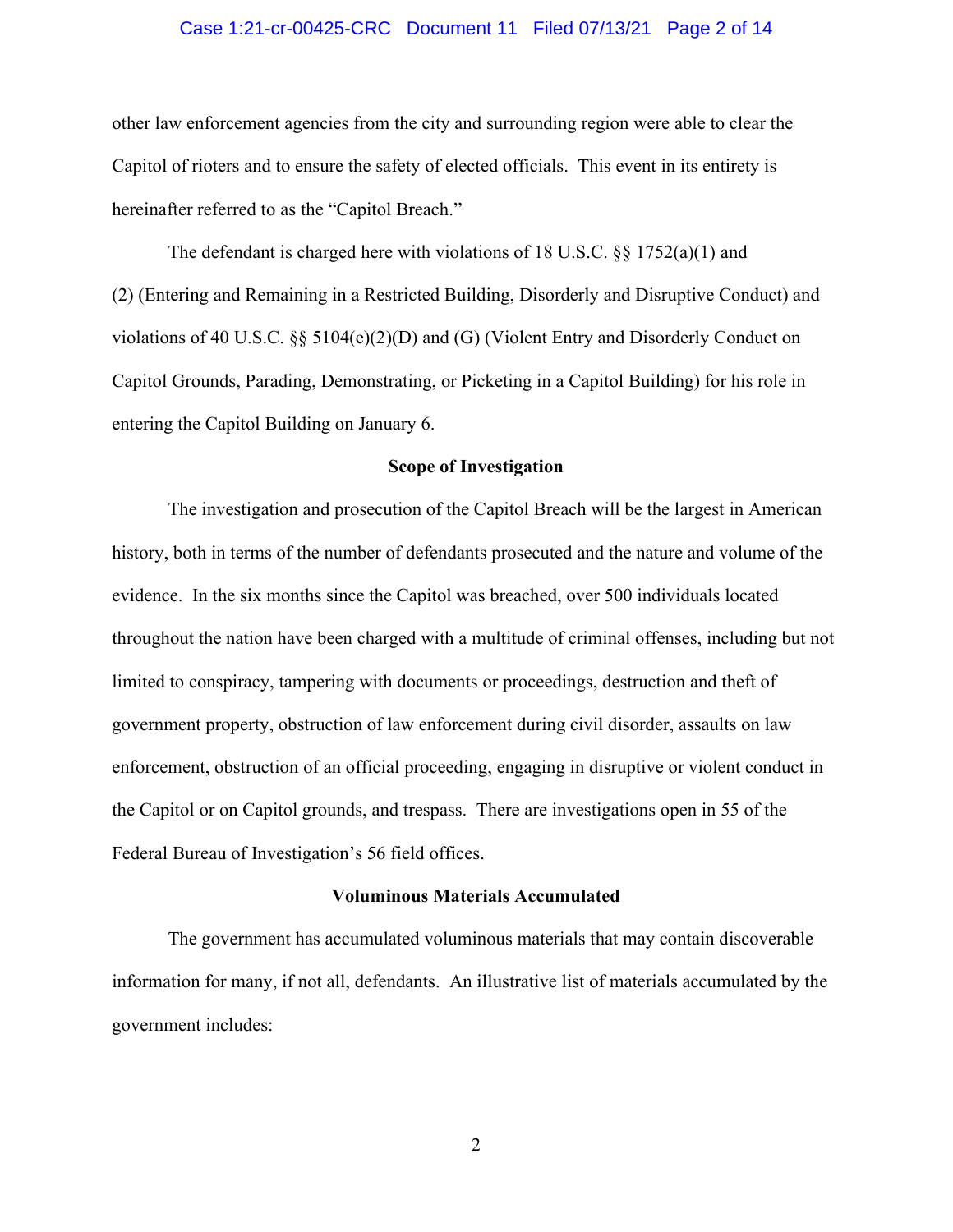- o Thousands of hours of closed circuit video ("CCV") from sources including the USCP, MPD, and United States Secret Service, and several hundred MPD Automated Traffic Enforcement camera videos;
- o Footage from Cable-Satellite Public Affairs Network (C-SPAN) and other members of the press;
- o Thousands of hours of body worn camera ("BWC") footage from MPD, Arlington County Police Department, Montgomery County Police Department, Fairfax County Police Department, and Virginia State Police;
- o Radio transmissions, event chronologies, and, to a limited extent, Global Positioning Satellite ("GPS") records for MPD radios;
- $\circ$  Hundreds of thousands of tips, including at least 237,000 digital media tips;
- o Location history data for thousands of devices present inside the Capitol (obtained from a variety of sources including two geofence search warrants and searches of ten data aggregation companies);
- o Subscriber and toll records for hundreds of phone numbers;
- o Cell tower data for thousands of devices that connected to the Capitol's interior Distributed Antenna System (DAS) during the Capitol Breach (obtained from the three major telephone companies);
- o A collection of over one million Parler posts, replies, and related data;
- o A collection over one million Parler videos and images (approximately 20 terabytes of data);
- o Damage estimates from multiple offices of the U.S. Capitol;
- o A multitude of digital devices and Stored Communication Act ("SCA") accounts; and
- o Responses to grand jury subpoenas, of which over 6,000 have been issued, seeking documents such as financial records, telephone records, electronic communications service provider records, and travel records.

We are still collecting and assembling materials from the numerous entities who were involved in the response to the Breach, and we are still investigating – which means the amount of data (phones, devices, legal process, investigative memoranda) is growing.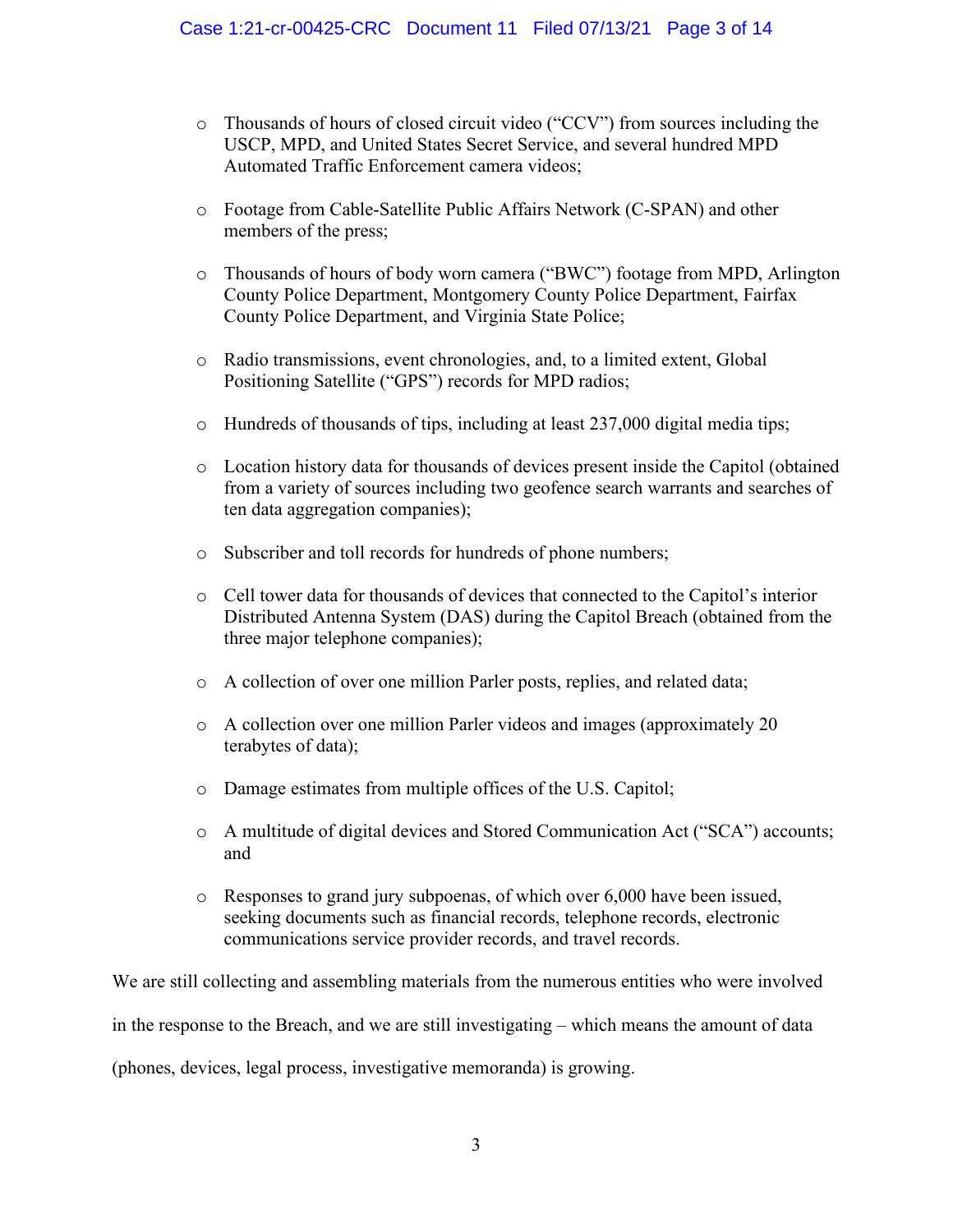### **Voluminous Legal Process and Investigative Memoranda**

In addition to the materials collected, tens of thousands of documents have been generated in furtherance of the investigation, to include interviews of subjects, witnesses, tipsters and officers; investigations into allegations concerning officer conduct on January 6; source reports; evidence collection reports; evidence analysis reports; chain-of-custody documents; legal documents including preservation letters, subpoenas, 2703(d) orders, consent forms, and search warrants; and memoranda of investigative steps taken to evaluate leads or further investigations.

#### **Interrelated Crimes and Discovery**

The Capitol Breach involves thousands of individuals inside and outside the Capitol, many of whom overwhelmed and assaulted police. (According to a Washington Post analysis of the events, "the mob on the west side eventually grew to at least 9,400 people, outnumbering officers by more than 58 to one.") *See* 

# *https://www.washingtonpost.com/investigations/interactive/2021/dc-police-records-capitol-*

*riot/?itid=sf\_visual-forensics*. The cases clearly share common facts, happening in generally the same place and at the same time. Every single person charged, at the very least, contributed to the inability of Congress to carry out the certification of our Presidential election.

These circumstances have spawned a situation with overlapping and interlocking discovery obligations. Many defendants may be captured in material that is not immediately obvious and that requires both software tools and manual work to identify, such as video and photos captured in the devices and SCA accounts of other subjects. Accordingly, the defense is generally entitled to review all video or photos of the breach whether from CCV, BWC or searches of devices and SCA accounts. Notably, we have received a number of defense requests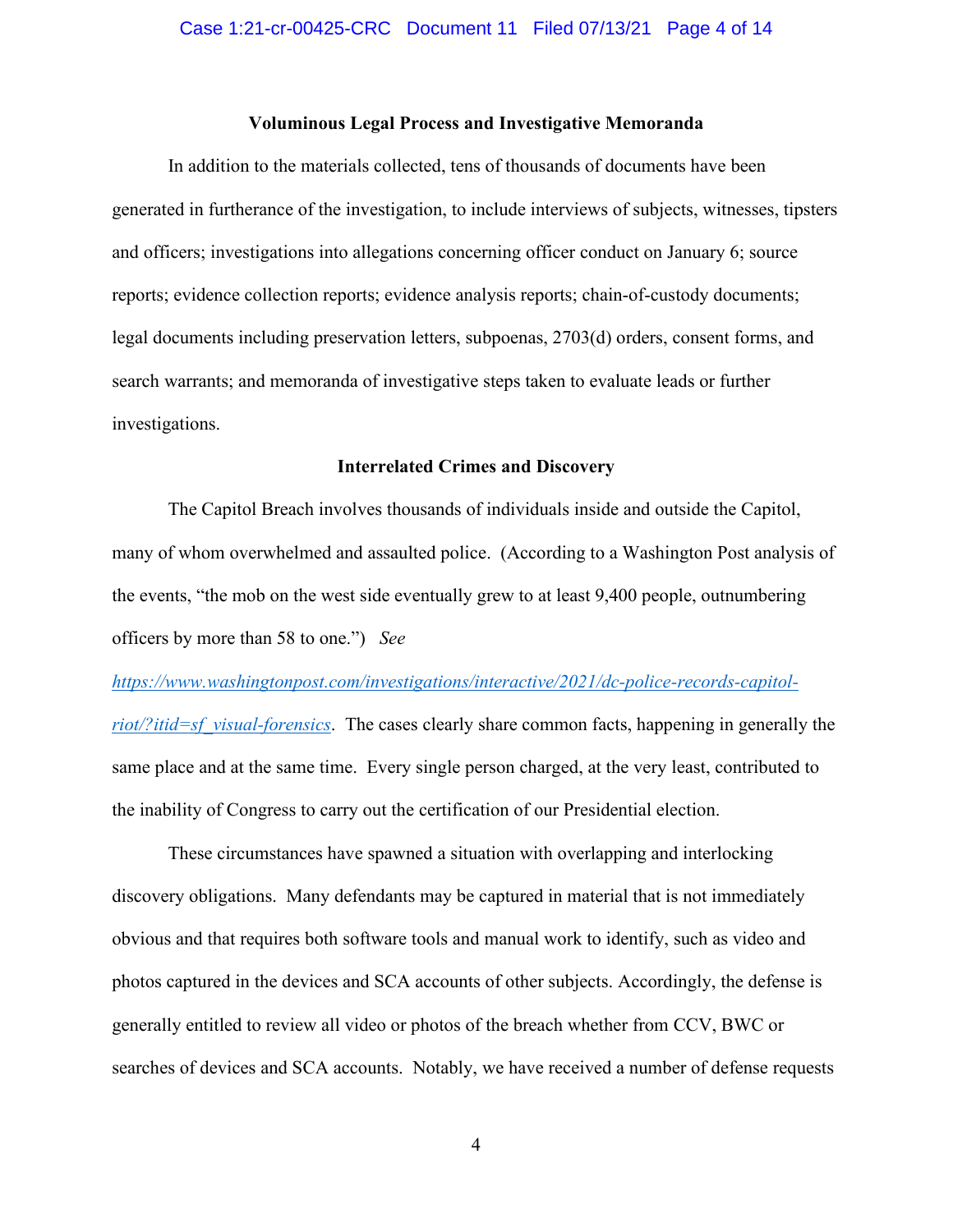for access to such voluminous information, and requests for the government to review the entirety of the law enforcement files related to this investigation. For example, in support of a motion to compel access to all of the footage, one such counsel stated:

The events of January 6, 2021 were memorialized to an extent rarely, if ever, experienced within the context of federal criminal cases. The Government itself has a wealth of surveillance video footage. Virtually every attendee in and around the Capitol on January 6, 2021 personally chronicled the events using their iPhone or other similar video device. Many of the attendees posted their video on one or more social media platforms. Many held their videos close to their vests resulting in little if any publication of same. News media outlets from around the world captured video footage. Independent media representative from around the world captured video footage. Intelligence and law enforcement personnel present at the Capitol on January 6, 2021 also captured video footage of events of the day. By the Government's own admission, the Government has an overwhelming amount of video footage of the events of January 6, 2021. During the handlings of January 6 cases, the Government has garnered and continues to garner access to added video footage from, among other sources, the general public and the defendants themselves. *Upon information and belief, the Government is not capable of vetting, cataloging and determining materiality of the video footage such as to ensure that disclosure of same is timely made in all cases to which the footage is material for disclosure purposes.* The "information and belief" in this regard is a function of the undersigned counsel's personal knowledge relative to footage given to the Government, familiarity with other January 6 cases both as counsel for other January 6 defendants and as counsel familiar with other counsel representing January 6 defendants and the understanding that the footage provided to the Government does not appear to have been produced to other defendants whose cases warrant similar disclosure by the Government of material evidence. *Defendant has requested the Government confirm whether there is a single repository for all video footage amassed relative to the events at the Capitol on January 6, 2021 and, further, has requested access to same for inspection and examination for determination of materiality and disclosure of the Government's protocol to determine materiality.*

*United States v. Jacob Chansley*, 21-cr-00003 (RCL) (Document No. 58)(emphasis added).

Examples of additional similar discovery requests we have received in Capitol Breach cases are

quoted in **Exhibit A**, attached hereto.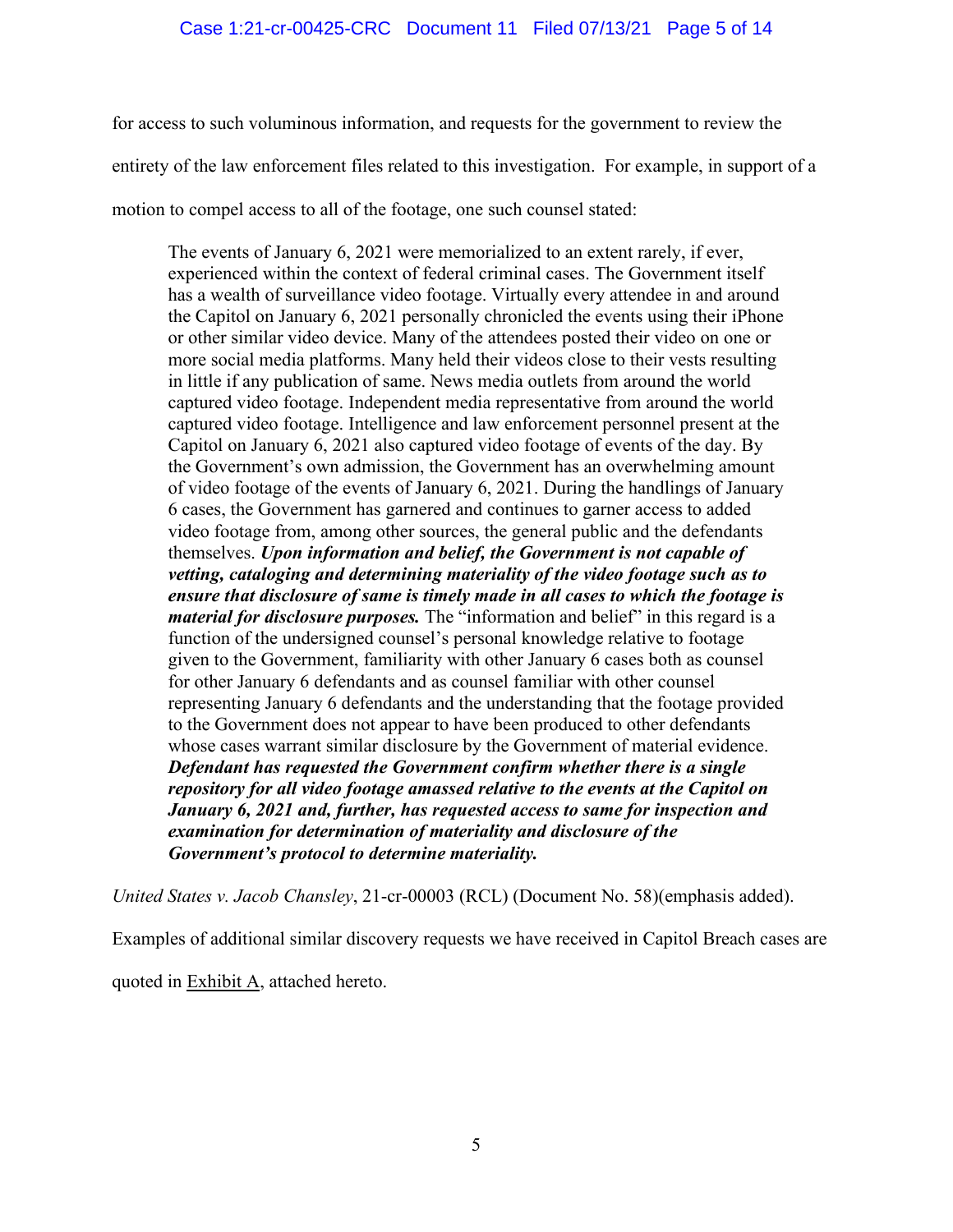# **Early Establishment of Discovery Team**

Shortly after the Capitol Breach, the U.S. Attorney's Office established a Capitol Breach Discovery Team to create and implement a process for the production of discovery in January 6 cases. The Discovery Team is staffed by federal prosecutors who have experience in managing complex investigations involving voluminous materials, Department of Justice experts in project management and electronic discovery management, and a lead discovery agent from the Federal Bureau of Investigation. Members of the Discovery Team consult regularly with Department of Justice subject matter experts, including Associate Deputy Attorney General and National Criminal Discovery Coordinator Andrew Goldsmith. As discussed further below, members of the Discovery Team also meet and confer on a regular basis with Federal Public Defender ("FPD") leadership and electronic discovery experts.

#### **Recognition of Need for Vendor Promptly Addressed**

Following the Capitol Breach, the United States recognized that due to the nature and volume of materials being collected, the government would require the use of an outside contractor who could provide litigation technology support services to include highly technical and specialized data and document processing and review capabilities. The government drafted a statement of work, solicited bids, evaluated them, and selected a vendor. This was an unprecedented undertaking which required review at the highest levels of the Department of Justice and was accomplished as quickly as possible.

On or about May 28, 2021, the government contracted Deloitte Financial Advisory Services, LLP ("Deloitte"), a litigation support vendor with extensive experience providing complex litigation technology services, to assist in document processing, review and production of materials related to the Capitol Breach. As is required here, Deloitte furnishes secure,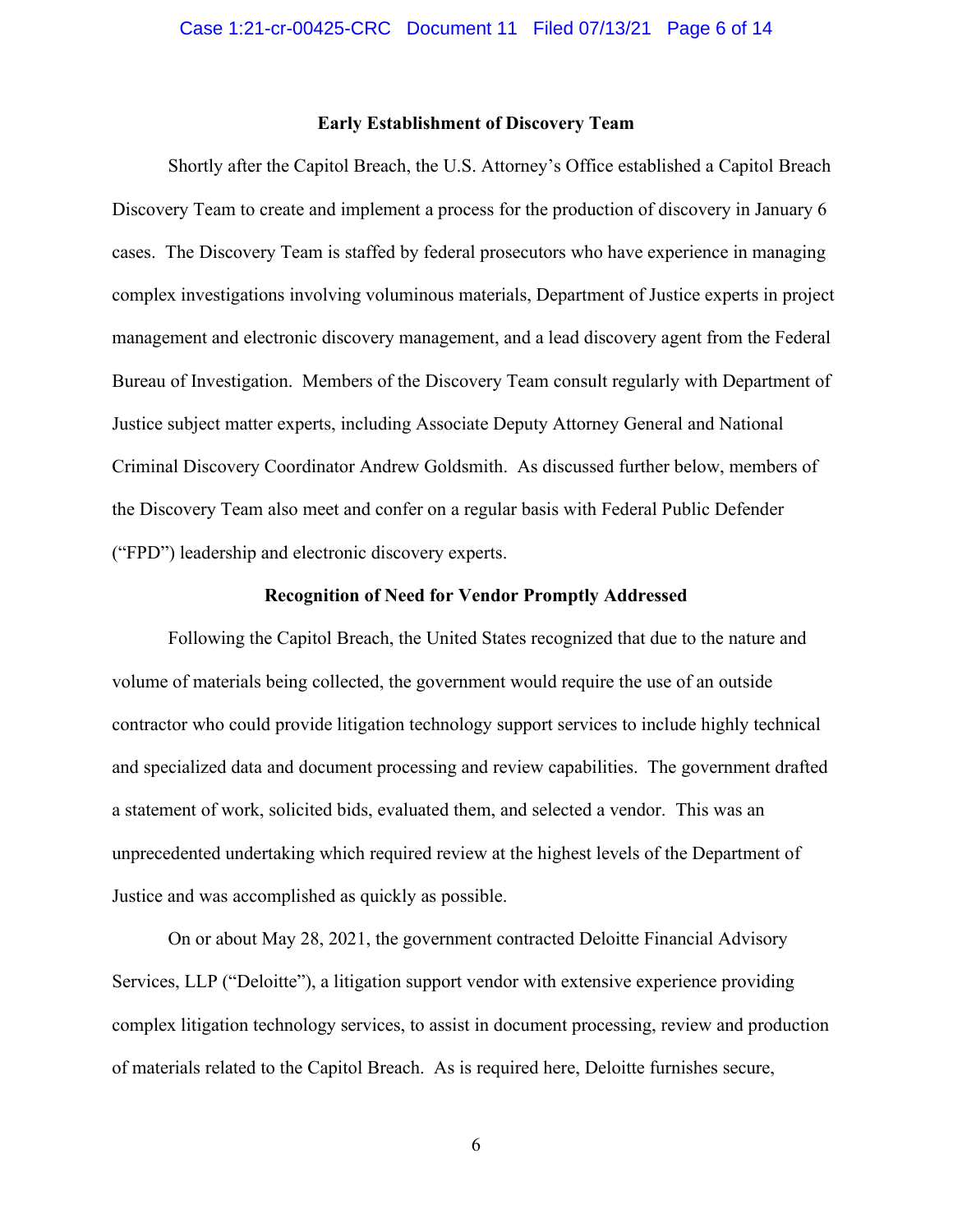#### Case 1:21-cr-00425-CRC Document 11 Filed 07/13/21 Page 7 of 14

complex, and highly technical expertise in scanning, coding, digitizing, and performing optical character recognition – as well as processing, organizing, and ingesting a large volume of Electronically Stored Information ("ESI") and associated metadata in document review platforms – which is vital to the United States' ability to review large data/document productions and is essential to our ability to prosecute these cases effectively.

#### **Implementation of Contract with Deloitte**

We have already begun transferring a large volume of materials to Deloitte (as of July 7, 2021, over 200 disks of data and 34,000 USCP records), who is populating the database. Specific processing workflows and oversight are being established between the United States Attorney's Office and the vendor. We have already coordinated with Deloitte to use various tools to identify standard categories of Personal Identifying Information ("PII") and to redact them. Once the database is accessible, we will begin systematically reviewing materials for potentially discoverable information, tagging when possible (e.g., video by a location or type of conduct, interviews describing a particular event), and redacting when necessary. Among other things, the vendor is also building a master evidence tracker to assist us in keeping records of what is provided to us and what is ultimately produced, which is part of our approach to a defensible discovery protocol.

#### **Systematic Reviews of Voluminous Materials**

We are implementing and continuing to develop processes and procedures for ensuring that voluminous materials have been and will continue to be systematically reviewed for information that, *inter alia,* may be material to the defense, e.g.:

> o Comparing all known identifiers of any charged defendant against tips, Parler data, ad tech data, cell tower data, and geofence data; and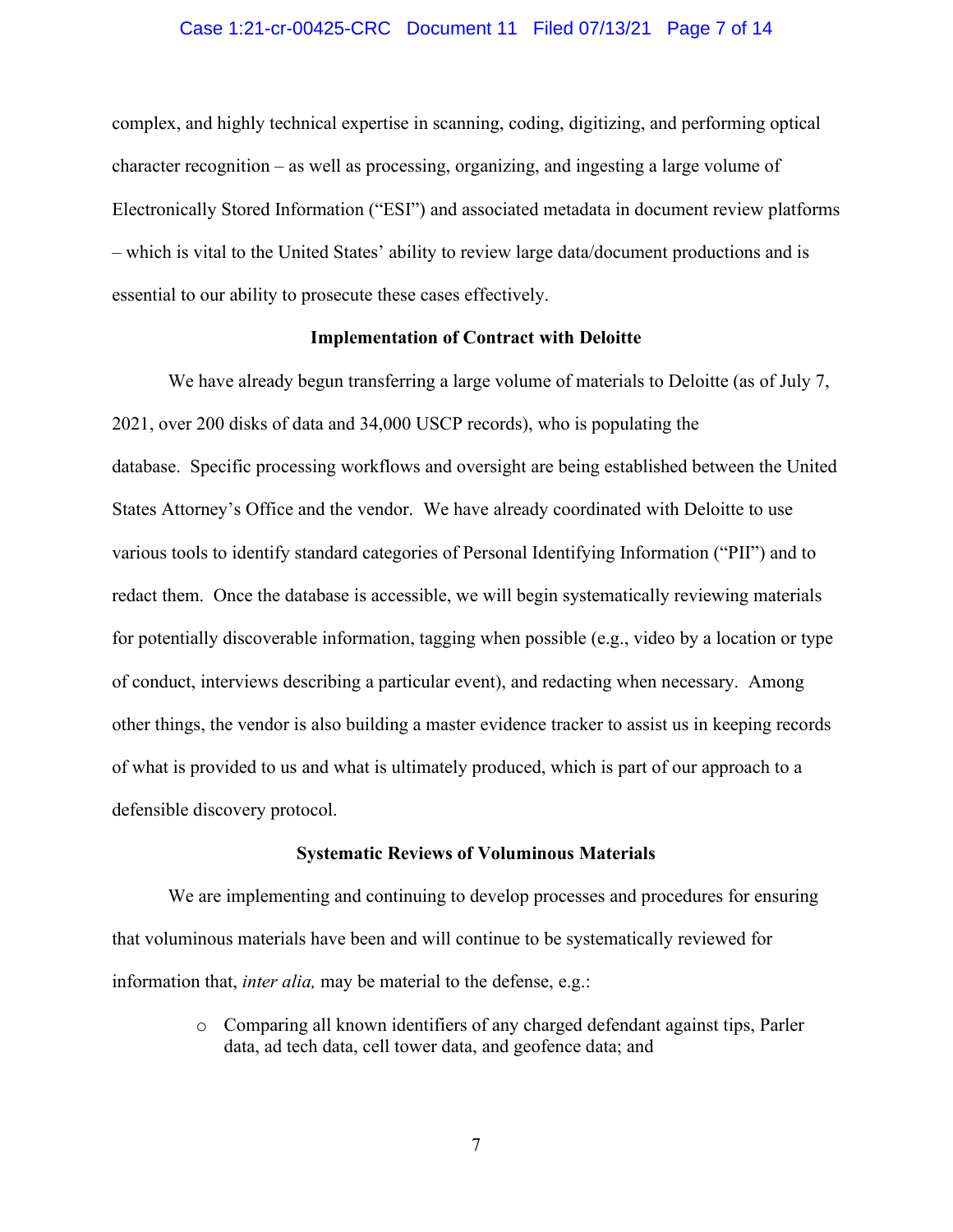o Searching all visual media (such as CCV, BWC, social media or device search results) – the collection of which grows on a regular basis – against known images of charged defendants.

## **Certain Specific Defense Requests**

Multiple defense counsel have inquired about investigations into officers who were *alleged* to have been complicit in the January 6 Capitol Breach. We have received copies of investigations into officer conduct, have finished reviewing them, and plan to disclose the relevant materials shortly.

#### **Discovery to Be Provided**

The government is prepared to provide the materials most directly relevant in this case, including copies of the defendant's scoped devices and accounts, copies of raw collections from the defendant's data and devices, serials with officer notices, the results of checks of the defendant's known identifiers against voluminous data such as tips, tower dumps and geofence results, specific relevant clips of body-worn camera and CCTV, summary reports containing images of the defendant identified by the FBI in reviewing various sources of footage, including digital media tips, CCTV footage, and body-worn camera, and various FBI reports. We have also already arranged six opportunities for defense counsel and an investigator to walk through the crime scene, which required the USCP to obtain the approval of many different Congressional offices to obtain access to various areas that are relevant to the charges being brought.

### **Complexities Require Careful Consideration**

Producing discovery in a meaningful manner and balancing complex legal-investigative and technical difficulties takes time. We want to ensure that all defendants obtain meaningful access to voluminous information that may contain exculpatory material, and that we do not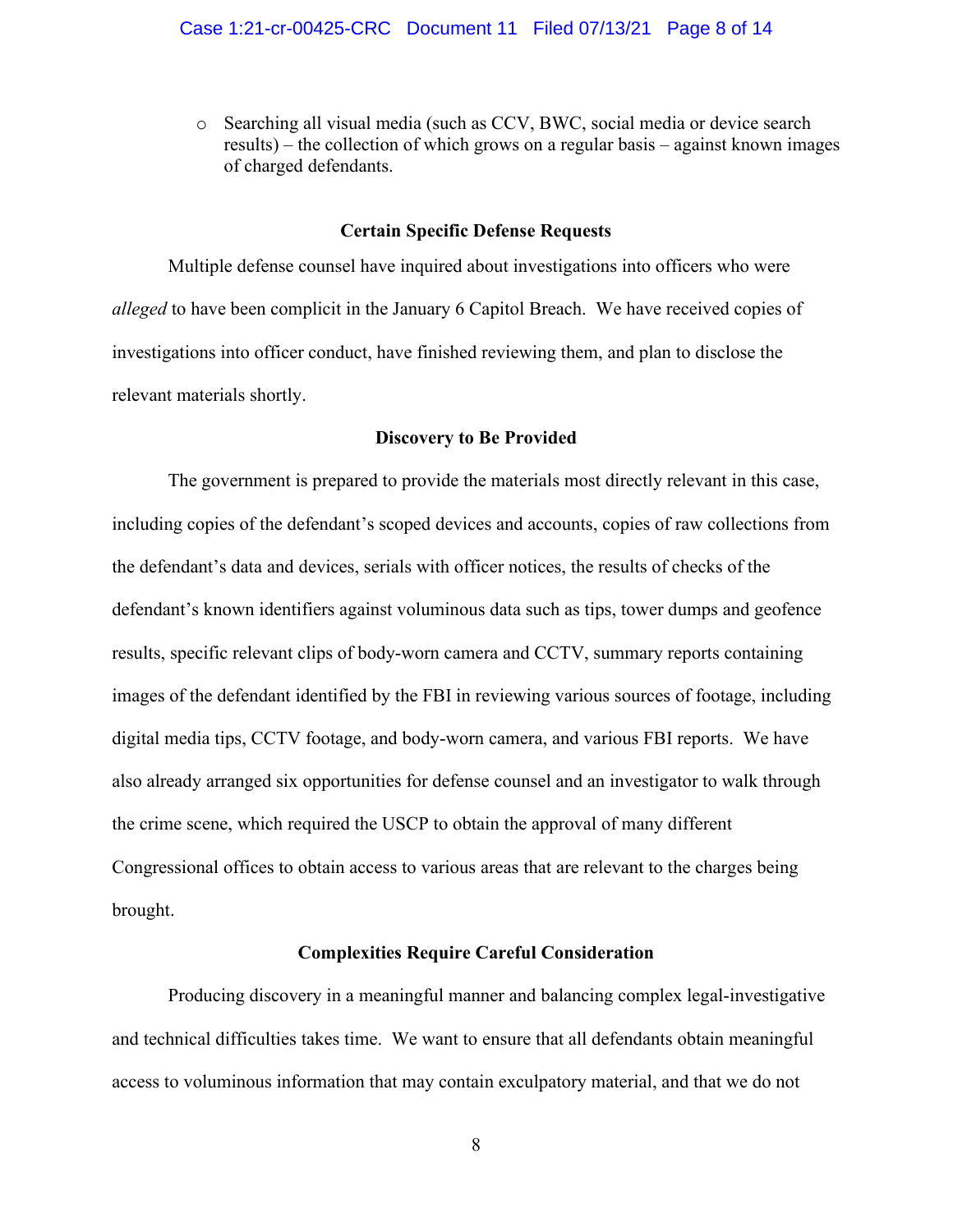### Case 1:21-cr-00425-CRC Document 11 Filed 07/13/21 Page 9 of 14

overproduce or produce in a disorganized manner. That means we will review thousands of investigative memoranda, even if there is a likelihood they are purely administrative and not discoverable, to ensure that disclosures are appropriate.

### *Legal-Investigative Considerations*

We must also carefully ensure we are adequately protecting the privacy and security interests of witnesses and subjects from whom those materials were derived. For example, we cannot allow a defendant's PII to be disseminated – without protection – to hundreds of others. Similarly, we cannot allow personal contact information for Congressional members, staffers, and responding police officers – targets and victims of these crimes – whose phones may have connected to the Capitol's DAS network to inadvertently be produced. We also must protect Law Enforcement Sensitive materials by ensuring they are carefully reviewed for discoverability and, if they are discoverable, that they are disclosed in an appropriate manner. We continue to develop workable paradigm for disclosing a vast amount of Capitol CCV while ensuring that the Capitol's security is maintained. We are also scrupulously honoring defendants' attorney-client privilege by employing a filter team that is continually reviewing devices and accounts for potentially privileged communications.

#### *Technological Considerations*

A large volume of the information that has been collected consists of ESI. ESI frequently contains significant metadata that may be difficult to extract and produce if documents are not processed using specialized techniques. Metadata is information about an electronic document and can describe how, when and by whom ESI was created, accessed, modified, formatted, or collected. In the case of a document created with a word processing program, for example, metadata may include the author, date created, and date last accessed. In the case of video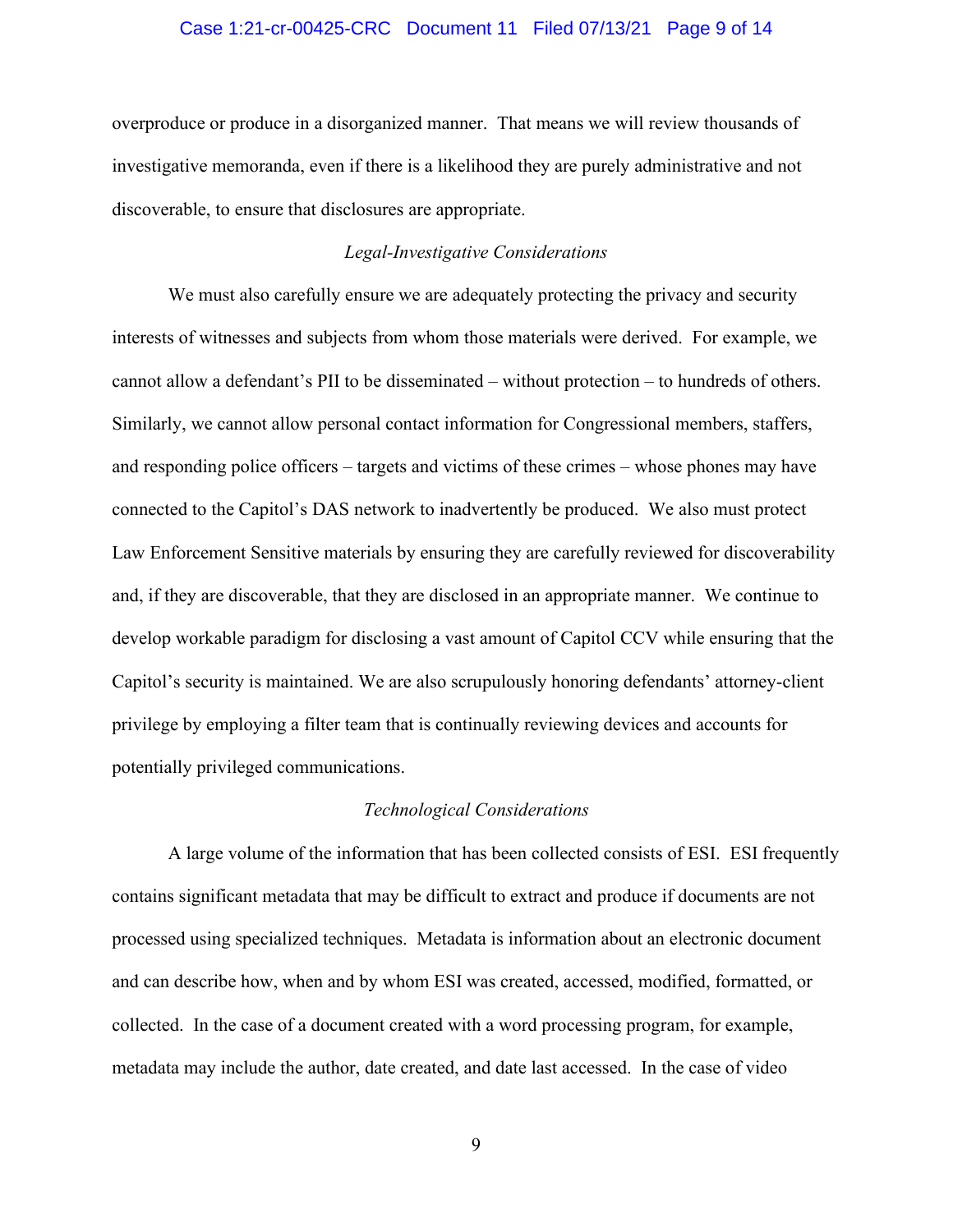### Case 1:21-cr-00425-CRC Document 11 Filed 07/13/21 Page 10 of 14

footage, metadata may identify the camera that was used to capture the image, or the date and time that it was captured. Metadata may also explain a document's structural relationship to another document, e.g., by identifying a document as an attachment to an investigative memoranda.

Processing, hosting, and production of the voluminous and varied materials described above, to include the preservation of significant metadata, involves highly technical considerations of the document's source, nature, and format. For example, the optimal type of database for hosting and reviewing video footage may differ from the optimal type of database for hosting investigative memoranda. Similarly, a paper document, a word processing document, a spreadsheet with a formula, video footage from a camera, or video footage associated with a proprietary player may each require different types of processing to ensure they are captured by database keyword searches and produced with significant metadata having been preserved.

#### **Involving Defense Counsel in Voluminous Discovery Plan**

The Discovery Team regularly meets with FPD leadership and technical experts with respect to discovery issues. Given the volume of information that may be discoverable, FPD is providing input regarding formats that work best with the review tools that Criminal Justice Act panel attorneys and Federal Defender Offices have available to them. Due to the size and complexity of the data, we understand they are considering contracting with third party vendors to assist them (just as the United States Attorney's Office has done for this matter). So as to save defense resources and to attempt to get discovery more quickly to defense counsel, there were efforts made to see if FPD could use the same vendor as the United States Attorney's Office to set up a similar database as the government is using for reviewing the ESI, but for contractual and technical reasons we have recently learned that was not feasible. We are in the on-going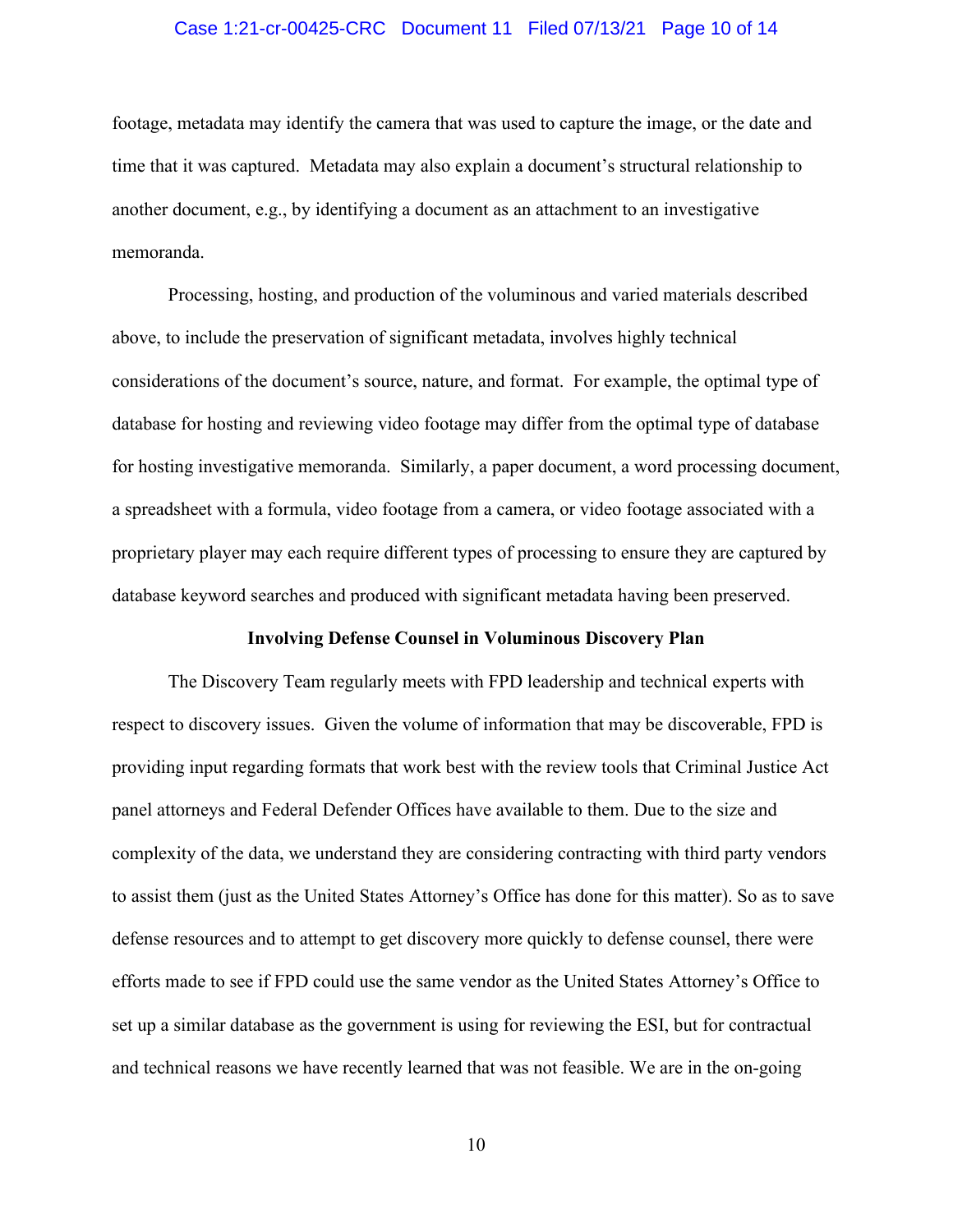### Case 1:21-cr-00425-CRC Document 11 Filed 07/13/21 Page 11 of 14

process of identifying the scope and size of materials that may be turned over to FPD with as much detail as possible, so that FPD can obtain accurate quotes from potential database vendors. It is hoped that any databases or repositories will be used by FPD offices nationwide that are working on Capitol Breach cases, counsel that are appointed under the Criminal Justice Act, and retained counsel for people who are financially unable to obtain these services. A database will be the most organized and economical way of ensuring that all counsel can obtain access to, and conduct meaningful searches upon, relevant voluminous materials, e.g., thousands of hours of body worn camera and Capitol CCV footage, and tens of thousands of documents, including the results of thousands of searches of SCA accounts and devices.

# **Compliance with Recommendations Developed by the Department of Justice and Administrative Office of the U.S. Courts Joint Working Group on Electronic Technology**

As is evidenced by all of the efforts described above, the United States is diligently working to comply with the *Recommendations for Electronically Stored Information (ESI) Discovery Production* developed by the Department of Justice and Administrative Office of the U.S. Courts Joint Working Group on Electronic Technology in the Criminal Justice System in February 2012.<sup>1</sup> See https://www.justice.gov/archives/dag/page/file/913236/download. For example, we are: (1) including individuals with sufficient knowledge and experience regarding ESI; (2) regularly conferring with FPD about the nature, volume and mechanics of producing ESI discovery; (3) regularly discussing with FPD what formats of production are possible and

<sup>&</sup>lt;sup>1</sup> These *Recommendations* are explicitly referenced in the Advisory Committee Note to Rule 16.1. The two individuals primarily responsible for developing the Recommendations are Associate Deputy Attorney General Andrew Goldsmith, who (as noted earlier) is working closely with the prosecution's Discovery Team, and Sean Broderick, the FPD's National Litigation Support Administrator, who is playing a similar role for the D.C. Federal Defender's Office on electronic discovery-related issues. Messrs. Goldsmith and Broderick have a long history of collaborating on cost-effective ways to address electronic discovery-related issues, which undoubtedly will benefit all parties in this unprecedented undertaking.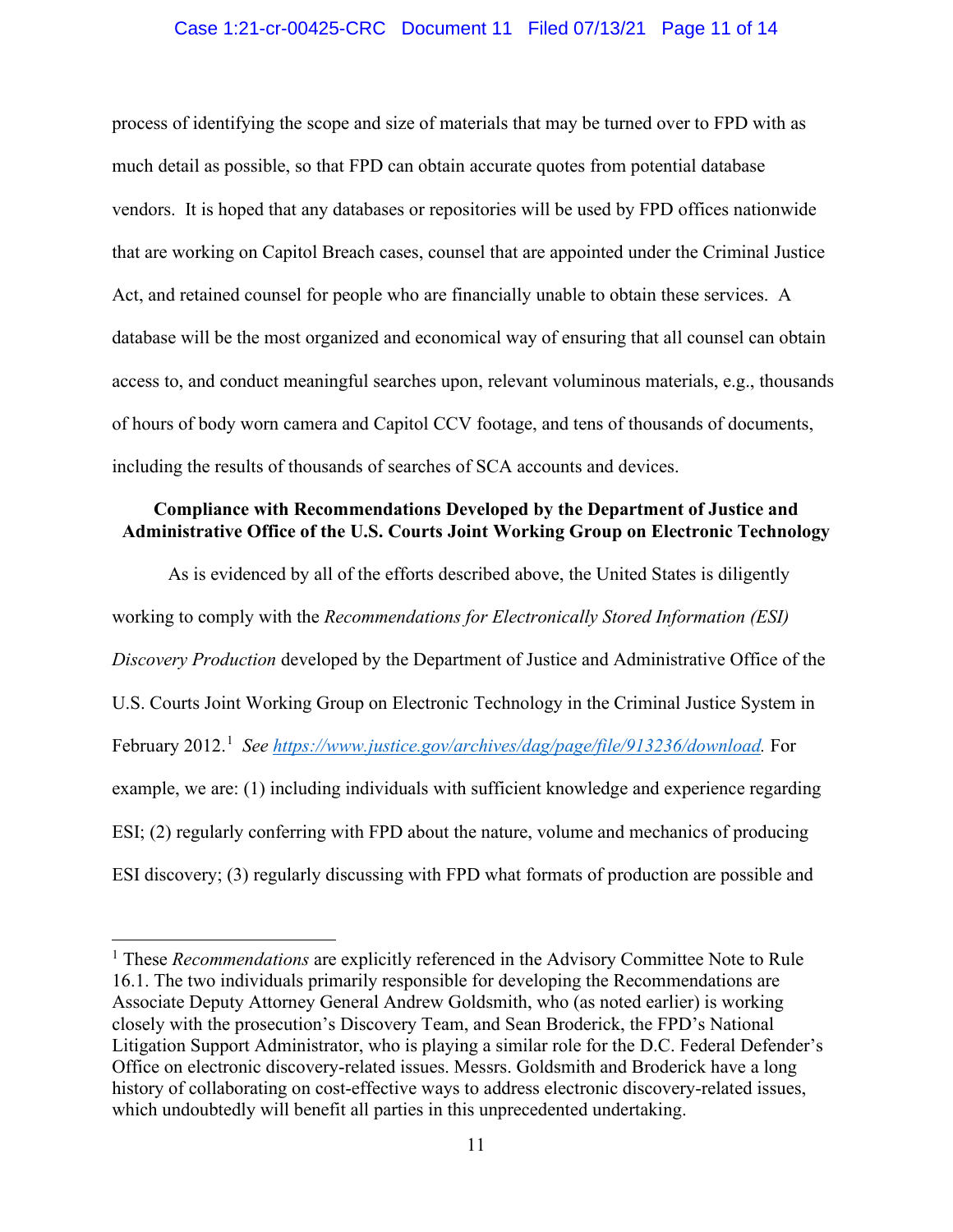### Case 1:21-cr-00425-CRC Document 11 Filed 07/13/21 Page 12 of 14

appropriate, and what formats can be generated and also maintain the ESI's integrity, allow for reasonable usability, reasonably limit costs, and if possible, conform to industry standards for the format; (4) regularly discussing with FPD ESI discovery transmission methods and media that promote efficiency, security, and reduced costs; and (5) taking reasonable and appropriate measures to secure ESI discovery against unauthorized access or disclosure.

Respectfully submitted,

CHANNING D. PHILLIPS Acting United States Attorney DC Bar No. 415793

By: s/Amanda Jawad AMANDA JAWAD Assistant United States Attorney, Detailee NY Bar No. 5141155 211 W. Fort Street Detroit, Michigan 48226 Amanda.Jawad@usdoj.gov (313) 226-9116

- By: s/Emily A. Miller EMILY A. MILLER Capitol Breach Discovery Coordinator DC Bar No. 462077 555 Fourth Street, N.W., Room 5826 Washington, DC 20530 Emily.Miller2@usdoj.gov (202) 252-6988
- By: s/Geoffrey A. Barrow GEOFFREY A. BARROW Capitol Breach Discovery Team, Detailee DC Bar No. 462662 1000 Southwest Third Avenue, Suite 600 Portland, Oregon 97204 Geoffrey.Barrow@usdoj.gov (503) 727-1000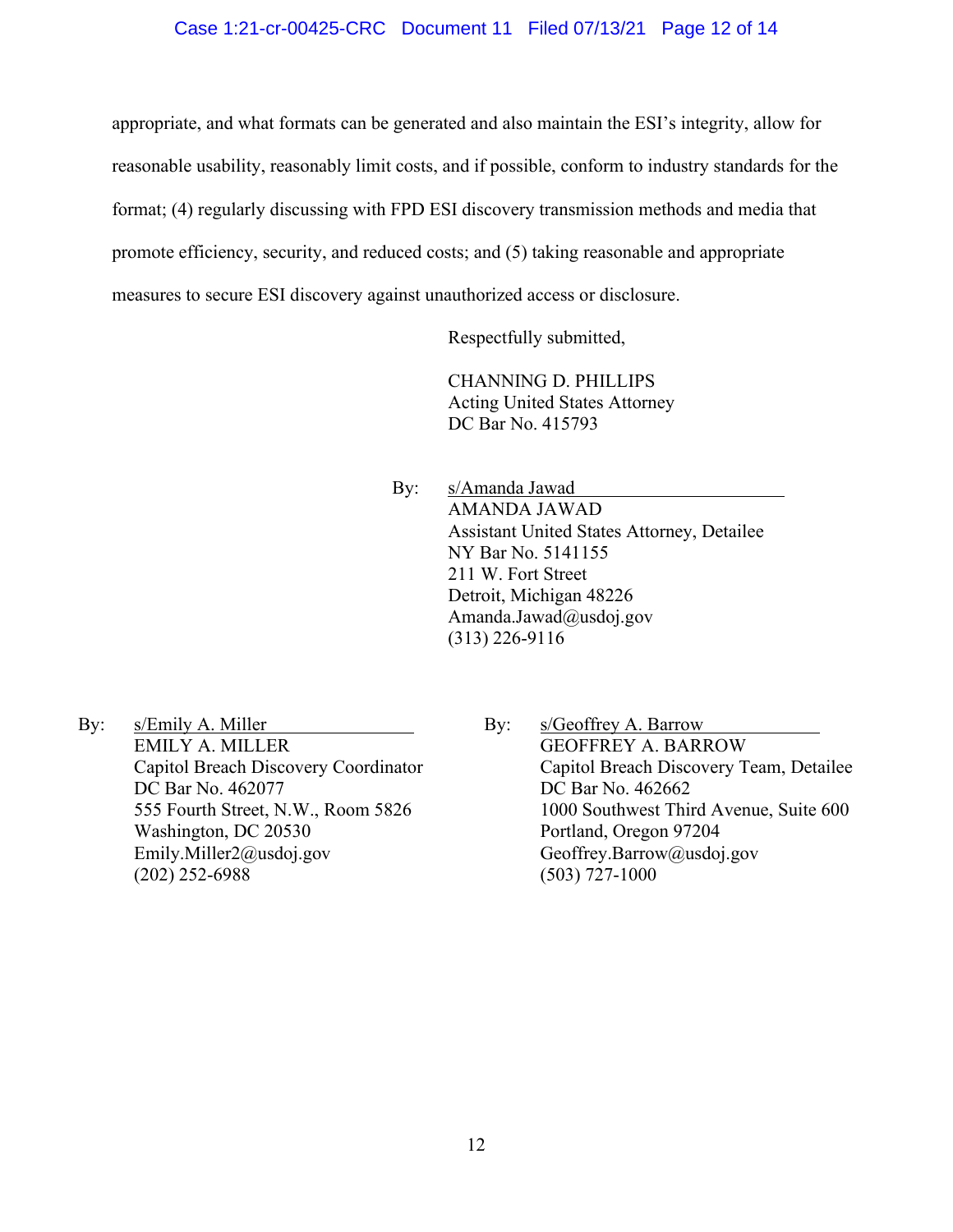| $\overline{1}$ | "Videos in the government's possession that filmed the interior of the capital                                                                                          |
|----------------|-------------------------------------------------------------------------------------------------------------------------------------------------------------------------|
| $\overline{2}$ | building from approximately 2:50 PM to 3:35 PM on January 6, 2021."<br>"[A]ll photographs or video footage obtained or confiscated by the government                    |
|                | from outside sources during the investigation of this case are material to the                                                                                          |
|                | defense's preparation."                                                                                                                                                 |
| $\overline{3}$ | "Our position is that the government must identify any evidence it believes to                                                                                          |
|                | capture [defendant], regardless of whether it intends to rely on the same in its case                                                                                   |
|                | in chief."                                                                                                                                                              |
| $\overline{4}$ | "Copies of any and all documents, photographs, and video received by the U.S.                                                                                           |
|                | Attorney's office and/or Metropolitan Police Department or any other law                                                                                                |
|                | enforcement agency from any law enforcement officer or prosecutor from any other                                                                                        |
|                | jurisdiction regarding this case."                                                                                                                                      |
| 5              | "I write to request that the United States review the contents of the FBI's "I" drive                                                                                   |
|                | and disclose any and all exculpatory evidence identified therein."                                                                                                      |
| 6              | "Network news outlets aired footage of one or more Officers directing protestors                                                                                        |
|                | towards doors and seemingly invited them to enter the building -- this is Brady                                                                                         |
|                | material for our clients."                                                                                                                                              |
| $\overline{7}$ | "The discovery I'm requesting is all video and/or audio footage in which Capitol<br>Police and any other Gov't officials or agents remove barriers and/or interact with |
|                | protestors who entered the Capitol or gained access to the patios or other structures                                                                                   |
|                | connected to the Capitol building complex."                                                                                                                             |
| 8              | "This request also includes any video footage, including from cameras owned by                                                                                          |
|                | MPD (crime and red light) and DDOT (which are operated and maintained by                                                                                                |
|                | MPD, and to which MPD has access), as well as any footage that government                                                                                               |
|                | actors reviewed. This request also includes any video footage from MPD District                                                                                         |
|                | where the defendant was taken, and all body worn camera footage that may have                                                                                           |
|                | captured any portion of the alleged incident, investigation or arrest of my client."                                                                                    |
|                | "The request includes all Body Worn Camera (BWC) footage from all offices                                                                                               |
|                | involves in any and all searchers, arrests, and investigations associated with this                                                                                     |
|                | case and/ or labels with the CCN Number associated with this case; information                                                                                          |
|                | that will permit undersigned counsel to identify the officer wearing the BWC;                                                                                           |
|                | metadata related to any and all BWC footage; information from the AUSA's office                                                                                         |
|                | and/or MPD specifying any edits or redactions made to the footage and the                                                                                               |
|                | corresponding justifications. Please also provide the access logs for the BWC                                                                                           |
|                | footage for any and all officers involved in this case."                                                                                                                |
| 9              | "All photographs, including those of the defendant, sketches, diagrams, maps,                                                                                           |
|                | representations or exhibits of any kind, that relate to this case, regardless of                                                                                        |
|                | whether the government intends to introduce them in its case-in-chiefIncluding<br>all video recordings related to the January 6, 2021 events."                          |
| 10             | "I further request that you review all documentation related to or generated in                                                                                         |
|                | connection with this case that may be outside of the government's official case file                                                                                    |
|                | (e.g., materials in the FBI's "I-Drive" or other similar repositories of investigation                                                                                  |

# **EXHIBIT A Additional Examples of Defense Discovery Requests**